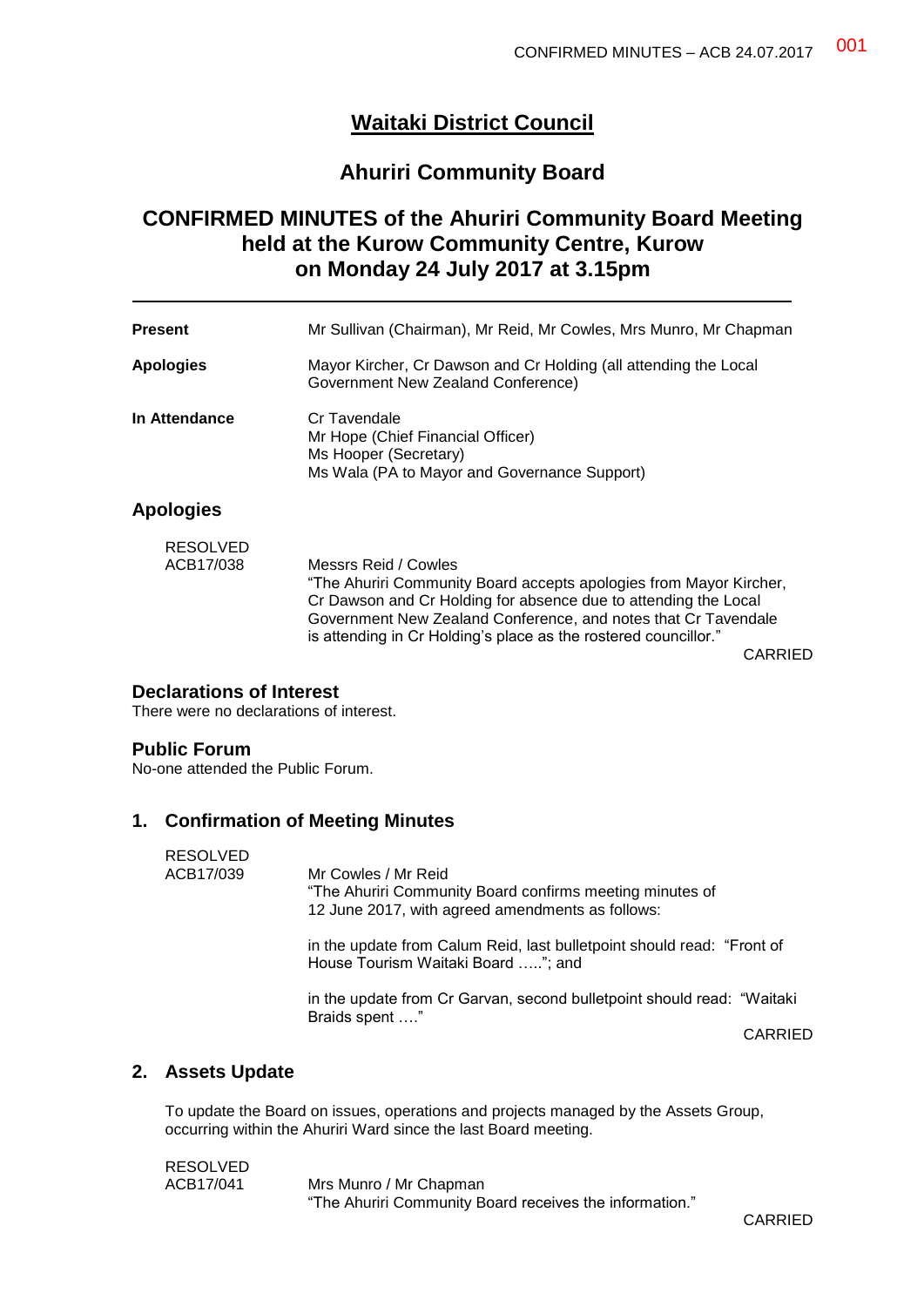## **3. Recreation Update**

The purpose of this memorandum is to update the Ahuriri Community Board on routine work, maintenance issues and progress on minor projects from 30 May 2017 to 12 July 2017.

RESOLVED<br>ACB17/042 Mrs Munro / Mr Reid "The Ahuriri Community Board recommends that Council look at options to dispose of the surplus Department of Conservation land in Kowhai Place, Otematata." On the matter of "Camping", the Ahuriri Community Board asked to be advised of the date for the Council's workshop on camping. ACTION AGREED (Cr Tavendale) The Ahuriri Community Board requested that Council officers follow up with the contractors regarding the large pile of coarse bark chips left behind after the trees were tidied up around the lake front. ACTION AGREED (Mr Hope) RESOLVED<br>ACB17/043 Mr Reid / Mr Cowles "The Ahuriri Community Board asks Council to leave the Kurow Rail Reserve poplars as they are for the moment, rather than remove them, and for officers to contact Mr Reid to discuss as required." CARRIED RESOLVED ACB17/044 Mr Chapman / Mr Cowles "The Ahuriri Community Board receives the information."

CARRIED

### **4. Otematata East Road Traffic Island Improvement Works**

To improve the amenity value and increase the public facility and access within the Otematata township.

Board members discussed and agreed that there was a need for two tables on the concrete pad as a consequence of more people using the area now that Wi-fi facilities were available. They also agreed there was merit in asking that the concrete pad be extended to provide more room between the tables, and yet still enable access to the surrounding lawns for mowing.

RESOLVED ACB17/045 Mr Cowles / Mrs Munro "The Ahuriri Community Board resolves that a budget of \$19,000 from the Otematata Amenity Rate be approved for the Otematata East Road Traffic Island Improvement Works as per revised plan." CARRIED

AGREED ACTION (Mr Cowles): To email revised plan to Board secretary for passing on to the Roading Network Manager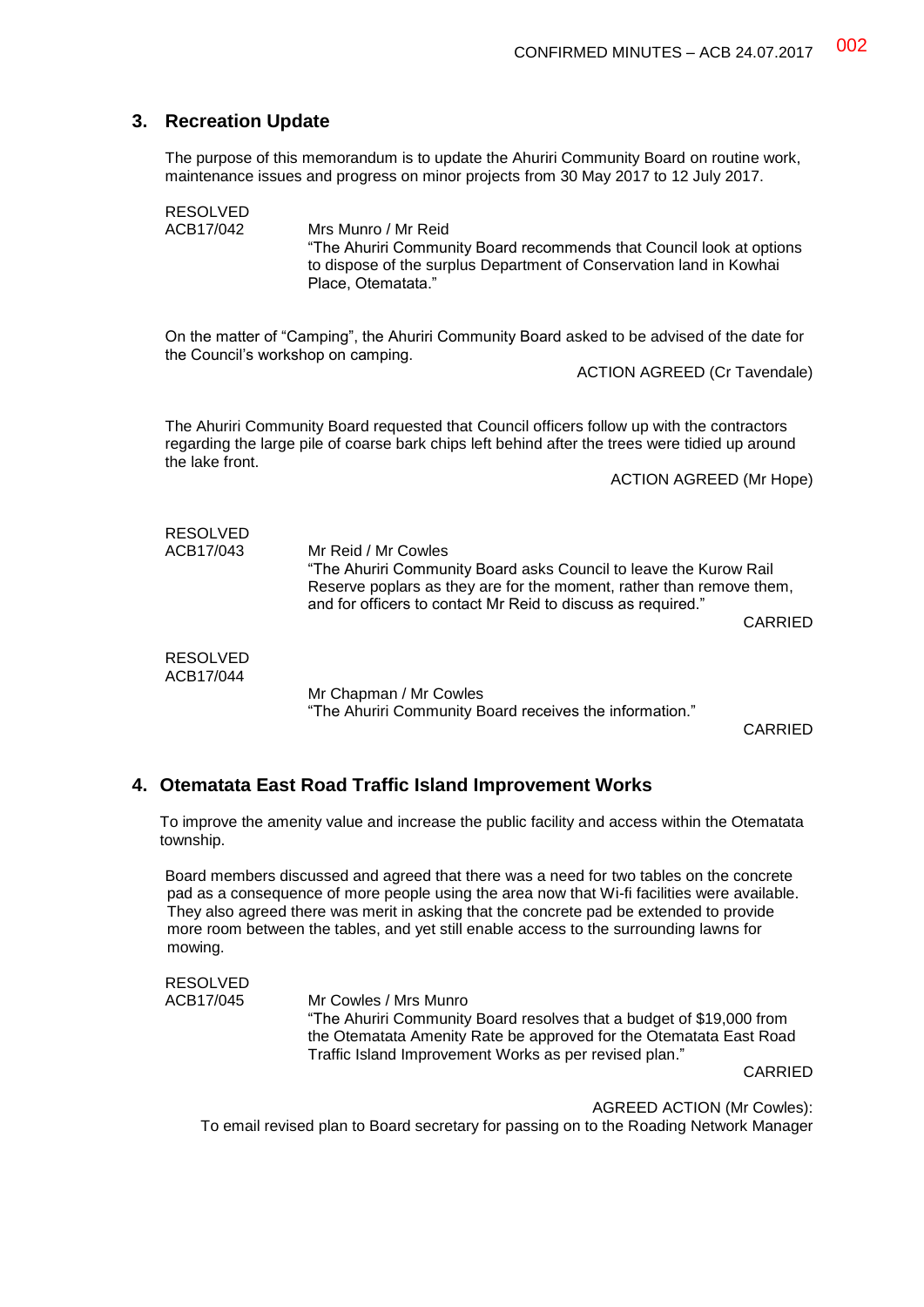# **5. Renewal of Contract – Ahuriri Ward Agency Services**

To renew the Ahuriri Ward Services contract with the Waitaki Valley Community Society (WVCS) from 1 July 2017 to 30 June 2018.

```
RESOLVED<br>ACB17/046
```
Mr Reid / Mrs Munro "The Ahuriri Community Board resolves that the Waitaki Valley Community Society's Ahuriri Ward Agency Services contract is renewed."

CARRIED

# **6. Appointment of a Chief Executive Officer and Acting Chief Executive Officer**

| RESOLVED  |                                                         |
|-----------|---------------------------------------------------------|
| ACB17/047 | Mr Chapman / Mr Reid                                    |
|           | "The Ahuriri Community Board receives the information." |

CARRIED

## **7. Verbal Updates: Chairman's Report; Community Board Member Area Reports; Councillor's Report**

### **Graham Sullivan (Chairman)**

- 19 June Meeting in Kurow with Thunes Cloete and Jason Gaskill to discuss what plans Tourism Waitaki had for funding Kurow Front House
- 21 June Council Meeting in Oamaru
- 21 June Attended a farewell for Michael Ross at the Opera House
- 24 June Attended Otematata Residents' Association Meeting
- 30 June Attended luncheon at Otematata for three long-serving volunteer ladies who had looked after the library for many years and who have now retired
- 10 July Attended workshop with Ahuriri and Waihemo Community Board members on the Long-Term Plan and Health and Safety in Oamaru
- 19 July Attended Committee Day Assets, Community Services and Customer Services Committee Meetings
- 19 July Attended Ahuriri Community Board presentation to Councillors to update them on funding requirements for the Front House at Kurow, to assist with their consultations with Tourism Waitaki. The presentation noted that more funding was needed to enable adequate provision for information services for the fast-growing number of tourism customers passing through the area. A thank you to Mayor Kircher for his input to the session with Councillors and hopefully an outcome will not be too far away.
- 20 July Attended Waitaki Valley Society Meeting in Kurow
- 22 July Attended Otematata Residents' Association Meeting

### **Vicky Munro**

- Friday 30 June Attended library retirement lunch to say thank you to Rene Ruehorn, Pauline Coulman and Brenda Walsh for all the contributions they have made to make our Otematata Library the success it is today. Thank you also to all Council staff that made this small token of appreciation so special. All communities have these volunteers quietly getting on with the jobs that make our communities great towns.
- 17 July Attended workshop in Council Chambers covering the long-term plan and health and safety. Time well spent!
- 19 July Attended a workshop in Council Chambers as part of our Ahuriri Board group to present a case to further fund the Kurow Information Centre front office via Tourism Waitaki.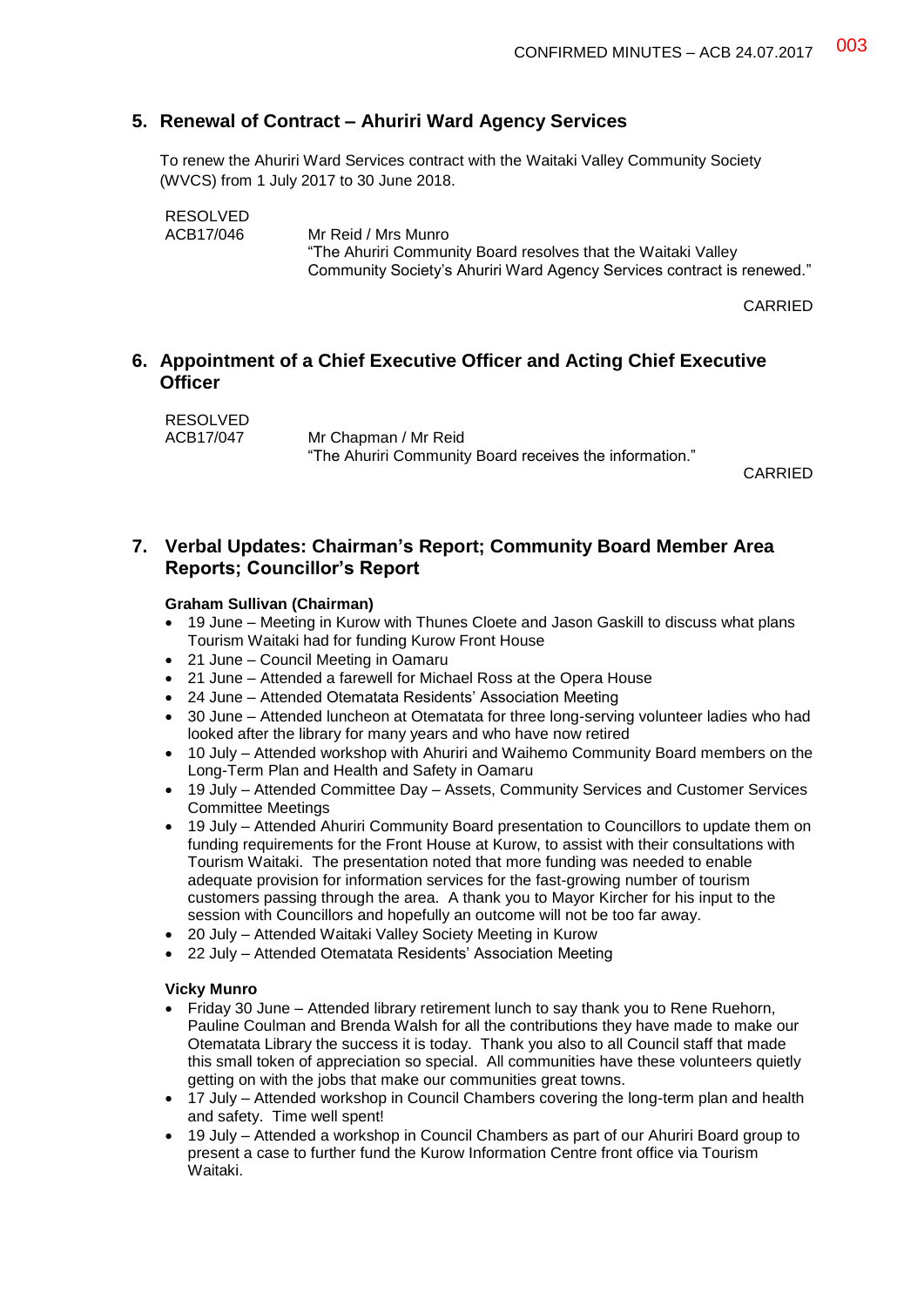### **Calum Reid**

- WVSC meeting.
- Meeting with Jason and Thunes re Tourism Waitaki and Front of house
- Meeting with ACB on Tourism in the Waitaki Valley
- LTP and H & S at Council Chambers
- Workshop on Tourism

#### **Brent Cowles**

- Same attendance as others regarding the meeting about the Kurow Museum.
- Board meeting at Otematata Hotel to discuss tourism issues
- Attended workshop on Long Term Planning and Health and Safety good information
- Also presented at the workshop with Council with regards to the Kurow Information Centre – that highlighted our frustrations, but everyone appears to be on a similar page and we hope to see improvements soon.

#### **Tony Chapman**

- 19 June Tourism Waitaki meeting Kurow
- 10 July LTP an Health an Saftey meeting Oamaru
- 18 July Omarama Residents Association
- 19 July Meeting with Councillors re Tourism Waitaki Oamaru

### **Craig Dawson**

- 14 June Finance Audit and Risk Committee, Observatory Village Funding workshop, followed by Executive meeting
- 19 June Met with Board members, Thunes Cloete and Jason Gaskill to discuss what plans Tourism Waitaki had for an Information Centre in Kurow and Omarama.
- 21 June Full Council meeting, Councillor briefing and the formal farewell for Michael Ross (CEO).
- 26 June Waitaki Vehicle Trust. The second vehicle is now installed at Otematata, where drivers have been Police checked and passed fit to provide residents with this valuable service. The goal is to progress to a more up to date fleet as budgets allow. The service is being well utilised and huge thanks to Carron Cussens for all her excellent work in administering the Trust's day to day requirements.
- 27 June Executive Committee met with Tourism Waitaki Board to discuss funding options for I-Sites in Omarama and Kurow.
- 28 June Council workshops on BMX, Tennis Court submissions, and the toilet strategy.
- 4 July Met with the Board informally to discuss I-Sites in Omarama and Kurow and issues regarding our relationship with Tourism Waitaki. This proved to be a very worthwhile opportunity to discuss our strategy to inform the Council directly about the lack of funding for these I-sites. We worked over all the issues and highlighted all the things that have changed in our market since the formation of A2O, such as construction of new business premises and upgrades in Kurow, Otematata and Omarama. We also discussed the latest trends relating to visitor needs and their changing travel patterns.
- This was a good session which was outside of the normal constrictions of a formal Board meeting and I would like to see more of these meetings held between each official Board meeting, so that we can be more proactive in pushing new ideas and to have a unified voice on all the issues surrounding Ahuriri.
- 12 July Finance, Audit and Risk Committee meeting.
- 19 July Committee day, Assets, Community Services and Customer Services. The Board and Waitaki Valley Society representatives presented an update to Councillors on the latest Tourism statistics and the need for some funding of the Kurow Information Centre. It was a good robust "kick arse" type session, which I thoroughly enjoyed.
- Although the session had to be cut short, I commend the efforts of Graham, Brent, Calum, Vicky, Tony, Sarah and Kieran for travelling down to Oamaru at their own cost, to present their case. Thanks to Mayor Kircher for ensuring that the session, which included Ruth Grundy (Editor – Omarama Gazette), went ahead, which enabled the continued chronicling of progress towards having adequate funding for the provision of information services to our tourist customers.

RESOLVED ACB17/048 Mrs Munro / Mr Reid "The Ahuriri Community Board receives the information."